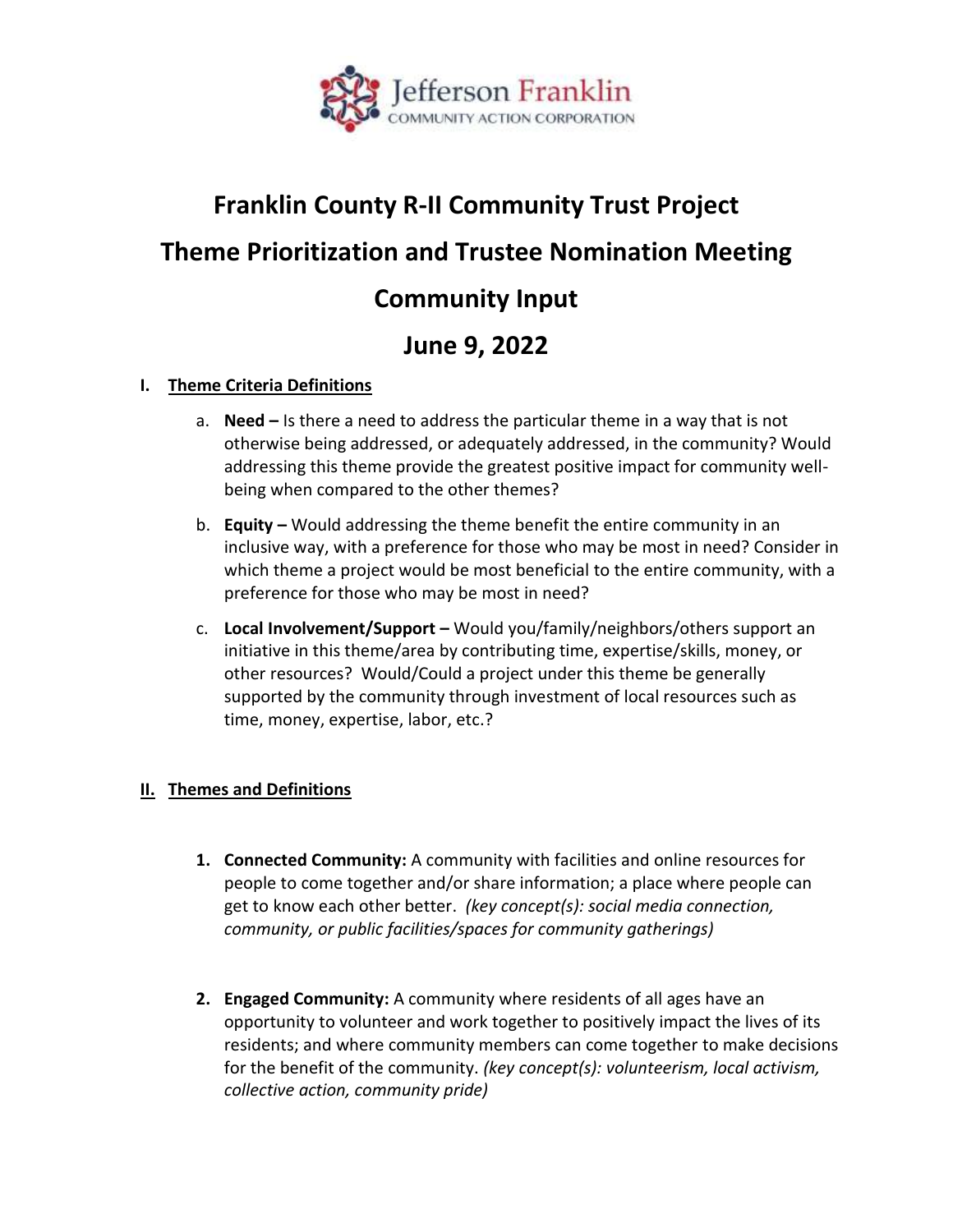

- **3. Family-Oriented Community:** A community where families are able to thrive by accessing [cultural and entertainment opportunities] as well as family-oriented and family-focused resources and services. *(key concept: a good place for families)*
- *4.* **Healthy Community**: A community where mental and physical health, including food/nutrition, resources and services are readily available and accessible to all residents*. (key concept(s): physical and mental health; accessible and affordable health care systems)*
- 5. **Entertained Community:** A community that offers events and activities that are available and accessible to all residents *(key concept: events and activities for the community to enjoy)*

## **Community Input**

## **Need**

- **Connected** The school is the public facility uses social media Facebook School website
- **Engaged** Community joins the larger near town with events

Family reading night – popular themed event

- **Family**  The community is small and has strong family-oriented community
- **Healthy**  Putting the track in was a good addition Food pantry – food/meal resources
- **Entertained** A variety of events at school

## **Equity**

- **Connected** the entire community does not have access to social media
- **Engaged** Variety of ways available to volunteer Fairs ran by volunteers
- **Family**  Offering close and affordable activities School events are open to all
- **Healthy** We focus on health with students, but the entire community may not offer